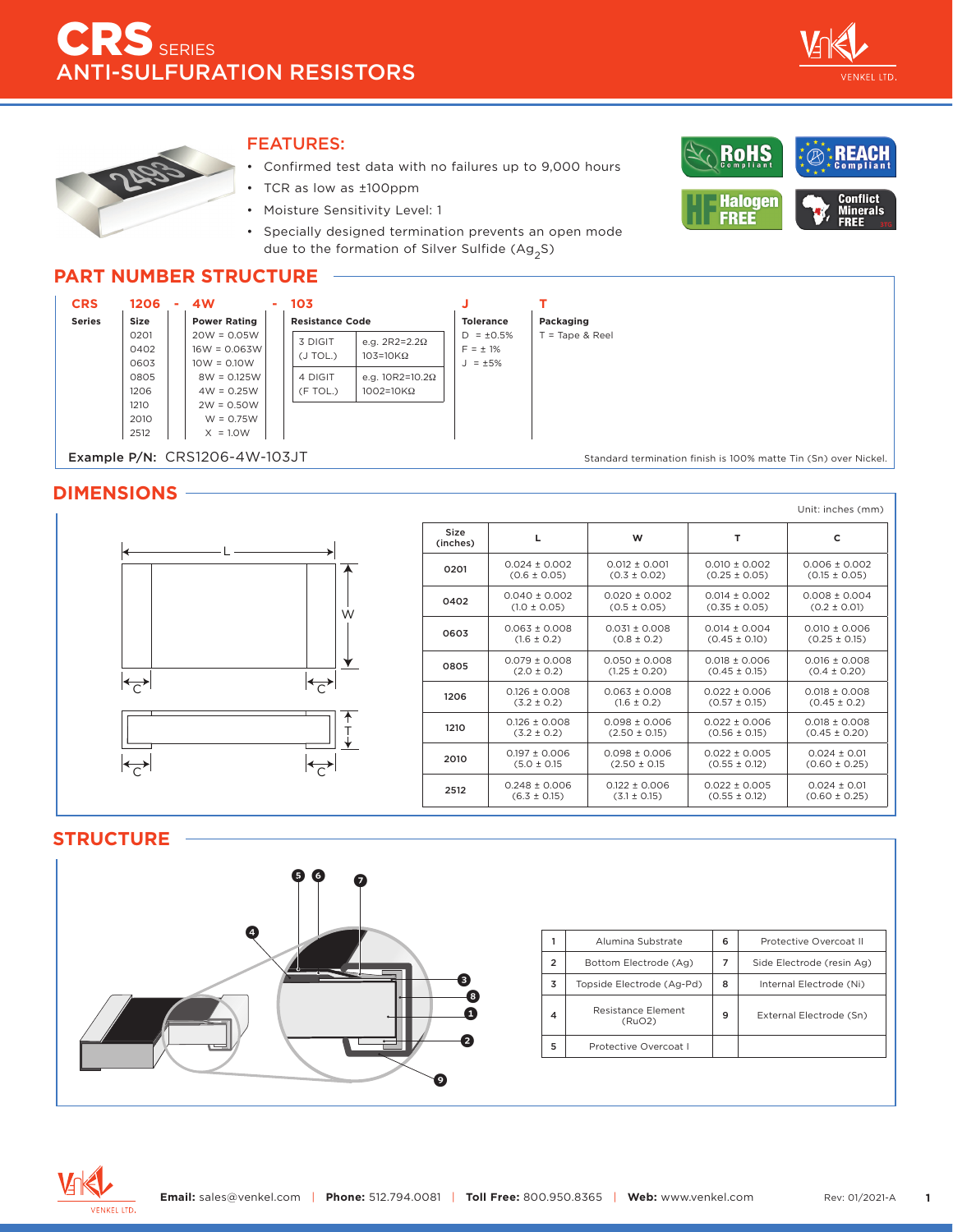## **ELECTRICAL SPECIFICATION & RANGE**

|              | SIZE                                         | 0201                                        | 0402                                                            | 0603                                      | 0805                                                            | 1206                                                           | 1210                                                            | 2010                                         | 2512                                                            |
|--------------|----------------------------------------------|---------------------------------------------|-----------------------------------------------------------------|-------------------------------------------|-----------------------------------------------------------------|----------------------------------------------------------------|-----------------------------------------------------------------|----------------------------------------------|-----------------------------------------------------------------|
|              | <b>Power Rating</b><br>at $70^{\circ}$ C (W) | 0.05W<br>(1/20W)                            | 0.063W<br>(1/16W)                                               | 0.10W<br>(1/10W)                          | 0.125W<br>(1/8W)                                                | 0.25W<br>(1/4W)                                                | 0.33W<br>(1/3W)                                                 | 0.75W<br>(3/4W)                              | 1.0W<br>(1W)                                                    |
|              | Zero ohm (Jumper)<br><b>Current Rating</b>   | 1A                                          | 1A                                                              | 1A                                        | 2A                                                              | 2A                                                             | 2.5A                                                            | 3.5A                                         | 4A                                                              |
|              | Zero ohm (Jumper)<br>Resistance              | $50 \text{ m}\Omega \text{ (max)}$          | 50 m $\Omega$ (max)                                             | 50 m $\Omega$ (max)                       | 50 m $\Omega$ (max)                                             | 50 m $\Omega$ (max)                                            | 50 m $\Omega$ (max)                                             | 50 m $\Omega$ (max)                          | 50 m $\Omega$ (max)                                             |
|              | Max. Working<br>Voltage                      | $\sqrt{-PR}$ or 25V<br>whichever<br>is less | $\sqrt{-PR}$ or 50V<br>whichever<br>is less                     | $V-PR$ or 50V<br>whichever<br>is less     | $\sqrt{-PR}$ or 150V<br>whichever<br>is less                    | $\sqrt{-PR}$ or 200V<br>whichever<br>is less                   | $V$ –PR or 200V<br>whichever<br>is less                         | $\sqrt{-PR}$ or 200V<br>whichever<br>is less | $\sqrt{-PR}$ or 250V<br>whichever<br>is less                    |
|              | Operating<br>Temp. Range                     | $-55^{\circ}$ C<br>to +125°C                | $-55^{\circ}$ C<br>to +155°C                                    | $-55^{\circ}$ C<br>to +155°C              | $-55^{\circ}$ C<br>to +155°C                                    | $-55^{\circ}$ C<br>to +155°C                                   | $-55^{\circ}$ C<br>to +155°C                                    | $-55^{\circ}$ C<br>to +155°C                 | $-55^{\circ}$ C<br>to $+155^{\circ}$ C                          |
| Tolerance    | <b>TCR</b>                                   | Resistance<br>Range                         | Resistance<br>Range                                             | Resistance<br>Range                       | Resistance<br>Range                                             | Resistance<br>Range                                            | Resistance<br>Range                                             | Resistance<br>Range                          | Resistance<br>Range                                             |
|              | $±100$ ppm                                   |                                             | $10\Omega - 1M\Omega$                                           | $10\Omega - 1M\Omega$                     | $10\Omega - 1M\Omega$                                           | $10\Omega - 1M\Omega$                                          | $10\Omega - 1M\Omega$                                           | $10\Omega - 1M\Omega$                        | $10\Omega - 1M\Omega$                                           |
| $±0.5\%$ (D) | $±200$ ppm                                   |                                             | $O\Omega$ . 1 $\Omega$ - 9.76 $\Omega$ .<br>$1.02M - 10M\Omega$ | $OΩ$ . 1Ω - 9.76Ω.<br>$1.02M - 10M\Omega$ | $O\Omega$ . 1 $\Omega$ - 9.76 $\Omega$ .<br>$1.02M - 10M\Omega$ | $OΩ$ , 1Ω - 9.76Ω.<br>$1.02M - 10M\Omega$                      | $O\Omega$ , $1\Omega$ - 9.76 $\Omega$ .<br>$1.02M - 10M\Omega$  | $OΩ$ , 1Ω - 9.76Ω.<br>$1.02M - 10M\Omega$    | $O\Omega$ . 1 $\Omega$ - 9.76 $\Omega$ .<br>$1.02M - 10M\Omega$ |
|              | $±100$ ppm                                   |                                             | $10\Omega - 1M\Omega$                                           | $10\Omega - 1M\Omega$                     | $10\Omega - 1M\Omega$                                           | $10\Omega - 1M\Omega$                                          | $10\Omega - 1M\Omega$                                           | $10\Omega - 1M\Omega$                        | $10\Omega - 1M\Omega$                                           |
| $±1%$ (F)    | $±200$ ppm                                   | $1\Omega - 10M\Omega$                       | $O\Omega$ . 1 $\Omega$ - 9.76 $\Omega$ .<br>$1.02M - 10M\Omega$ | $OΩ$ . 1Ω - 9.76Ω.<br>$1.02M - 10M\Omega$ | $O\Omega$ . 1 $\Omega$ - 9.76 $\Omega$ .<br>$1.02M - 10M\Omega$ | $O\Omega$ , $1\Omega$ - 9.76 $\Omega$ .<br>$1.02M - 10M\Omega$ | $O\Omega$ . 1 $\Omega$ - 9.76 $\Omega$ .<br>$1.02M - 10M\Omega$ | $OΩ$ , 1Ω - 9.76Ω.<br>$1.02M - 10M\Omega$    | $O\Omega$ . 1 $\Omega$ - 9.76 $\Omega$ .<br>$1.02M - 10M\Omega$ |
|              | $±100$ ppm                                   | $\overline{\phantom{a}}$                    | $10\Omega - 1M\Omega$                                           | $10\Omega - 1M\Omega$                     | $10\Omega - 1M\Omega$                                           | $10\Omega - 1M\Omega$                                          | $10\Omega - 1M\Omega$                                           | $10\Omega - 1M\Omega$                        | $10\Omega - 1M\Omega$                                           |
| ±5% (J)      | $±200$ ppm                                   | $1\Omega - 10M\Omega$                       | $OΩ$ , 1Ω - 9.76Ω,<br>$1.02M - 10M\Omega$                       | $ΩΩ$ . 1Ω - 9.76Ω.<br>$1.02M - 10M\Omega$ | $O\Omega$ . 1 $\Omega$ - 9.76 $\Omega$ .<br>$1.02M - 10M\Omega$ | OΩ, $1\Omega$ - 9.76Ω,<br>$1.02M - 10M\Omega$                  | $ΩΩ$ . 1Ω - 9.76Ω.<br>$1.02M - 10M\Omega$                       | $Ω$ Ω, 1Ω - 9.76Ω.<br>$1.02M - 10M\Omega$    | $OΩ$ , 1Ω - 9.76Ω,<br>$1.02M - 10M\Omega$                       |

NOTES: (1) Overload Voltage = 2.5\*√(P\*R). (2) Zero Ohm Jumper is <50mΩ

## **MARKING CODE**



- 1% E-24 values for 0603 size and larger are typically marked with the standard 3 digit marking code.
- 1% E-96 values for 0805 size and larger, will be marked with standard 4 digit marking code.
- 5% E-24 values for 0603 size and larger, will be marked with standard 3 digit marking code.
- 0603 1% E-96 values will be marked with a standard 3 digit alpha numeric code (Please see alpha numeric marking codes for resistors). Note: 0201 and 0402 sizes cannot be marked.

## **ANTI-SULFURATION TEST DATA**

#### **TEST CONDITIONS:**

Resistors are mounted on the test board with the power "ON" and kept in the atmosphere of 50˚C, Relative Humidity of 95% and H2S – 3PPM is present in the atmosphere.

10 pieces each of regular resistors and anti-sulfuration resistors were tested.

| <b>HOURS</b>                                                              | 1.000   | 2,000   | 3.000   | 4,000   | 4.500   | 5,000          | 5.500   | 6,000    | 6.500          | 7,000   | 8.000    | 8,500    | 9,000                    |
|---------------------------------------------------------------------------|---------|---------|---------|---------|---------|----------------|---------|----------|----------------|---------|----------|----------|--------------------------|
| Standard<br><b>Thick Film</b><br>resistors                                | $\circ$ | $\circ$ | $\circ$ | $\circ$ | X1      | X <sub>2</sub> | X1      | X1       | X <sub>3</sub> | X1      | X1       | $\,$     | $\overline{\phantom{a}}$ |
| Anti-sulfuration<br>resistors                                             | O       | $\circ$ | $\circ$ | $\circ$ | $\circ$ | $\circ$        | $\circ$ | $\Omega$ | $\circ$        | $\circ$ | $\Omega$ | $\Omega$ |                          |
| $o = No$ failure. $X1 = 1$ failure. $X2 = 2$ failures. $X3 = 3$ failures. |         |         |         |         |         |                |         |          |                |         |          |          |                          |

#### **TEST RESULTS:**

Standard Thick Film Resistors start failing (open) from 4,500 hours and by 8,500 hours, all have failed (opened). Anti-sulfuration resistors have no failures up to 9,000 hours.

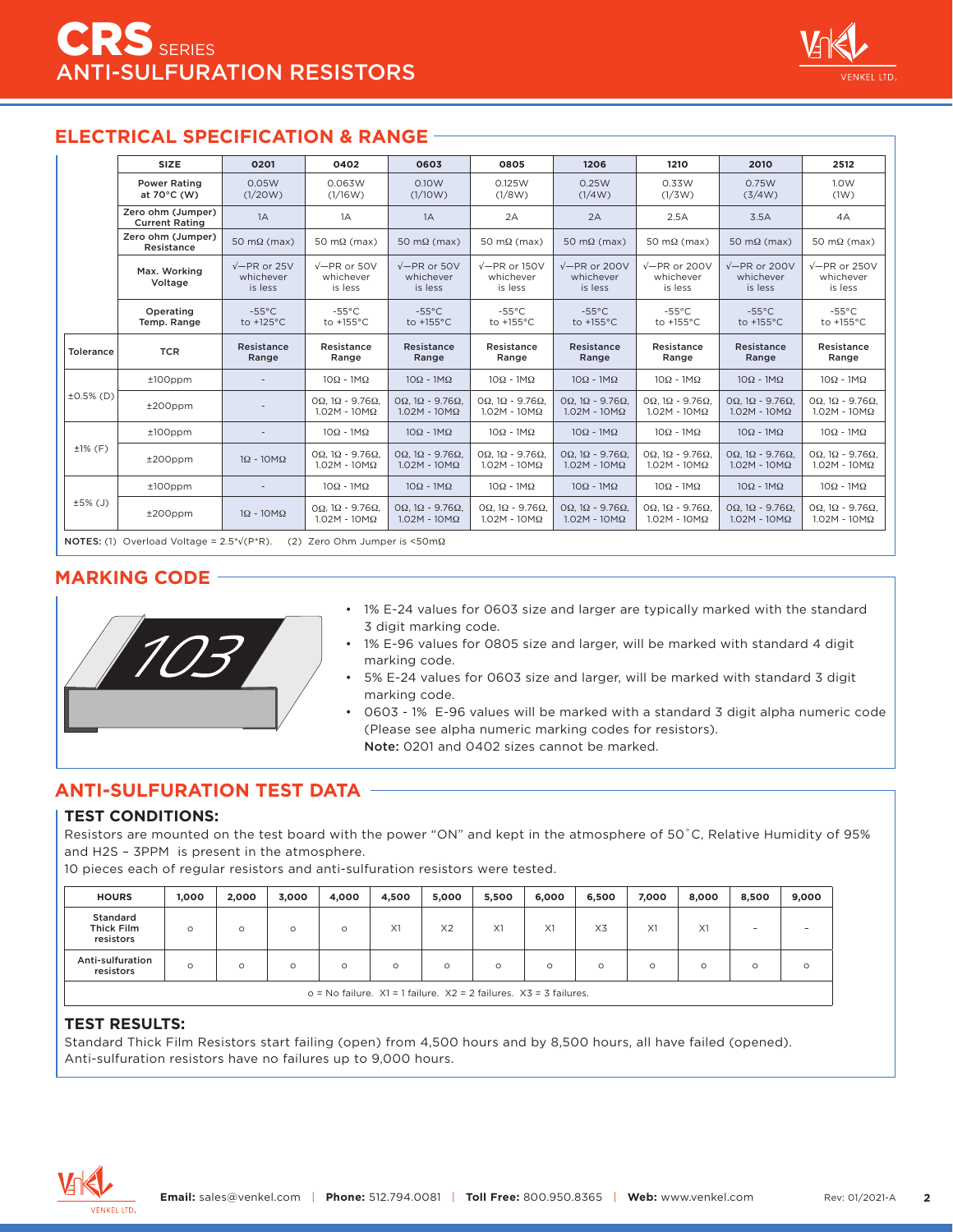# RS SERIES **TI-SULFURATION RESISTORS**



## **TAPE & REEL SPECIFICATIONS**

| <b>TAPE</b><br>B<br>$-G-$<br>X<br>А<br>Ŵ<br>$\overline{\bigoplus}$<br>$\overrightarrow{A} \overrightarrow{\bigoplus}$ –<br>∙ф−<br>⊕<br>∗ф —<br>∕⊕<br>$\rightarrow$ $\leftarrow$ T<br>$+J+$<br>Embossed<br>Paper<br>Ė<br>Dø<br>—н— |      |                |                |                |                |                |                |                |               |                |                 |
|-----------------------------------------------------------------------------------------------------------------------------------------------------------------------------------------------------------------------------------|------|----------------|----------------|----------------|----------------|----------------|----------------|----------------|---------------|----------------|-----------------|
| <b>TAPE</b>                                                                                                                                                                                                                       | SIZE | A              | в              | W              | E.             | F              | $\mathsf{T}$   | G              | н             | J              | Unit: mm<br>DØ  |
|                                                                                                                                                                                                                                   | 0201 | $0.7 \pm 0.08$ | $0.4 \pm 0.08$ | $8.0 \pm 0.2$  | $1.75 \pm 0.1$ | $3.5 \pm 0.05$ | $0.42 \pm 0.2$ | $2.0 \pm 0.05$ | $4.0 \pm 0.1$ | $2.0 \pm 0.05$ | $1.5 + 0.1 - 0$ |
|                                                                                                                                                                                                                                   | 0402 | $1.15 \pm 0.1$ | $0.65 \pm 0.1$ | $8.0 \pm 0.2$  | $1.75 \pm 0.1$ | $3.5 \pm 0.05$ | $0.45 \pm 0.1$ | $2.0 \pm 0.05$ | $4.0 \pm 0.1$ | $2.0 \pm 0.05$ | $1.5 + 0.1 - 0$ |
|                                                                                                                                                                                                                                   | 0603 | $1.9 \pm 0.1$  | $1.1 \pm 0.1$  | $8.0 \pm 0.2$  | $1.75 \pm 0.1$ | $3.5 \pm 0.05$ | $0.70 \pm 0.1$ | $4.0 \pm 0.1$  | $4.0 \pm 0.1$ | $2.0 \pm 0.05$ | $1.5 + 0.1 - 0$ |
| Paper                                                                                                                                                                                                                             | 0805 | $2.4 \pm 0.1$  | $1.65 \pm 0.1$ | $8.0 \pm 0.2$  | $1.75 \pm 0.1$ | $3.5 \pm 0.05$ | $0.85 \pm 0.1$ | $4.0 \pm 0.1$  | $4.0 \pm 0.1$ | $2.0 \pm 0.05$ | $1.5 + 0.1 - 0$ |
|                                                                                                                                                                                                                                   | 1206 | $3.5 \pm 0.1$  | $1.9 \pm 0.1$  | $8.0 \pm 0.2$  | $1.75 \pm 0.1$ | $3.5 \pm 0.05$ | $0.85 \pm 0.1$ | $4.0 \pm 0.1$  | $4.0 \pm 0.1$ | $2.0 \pm 0.05$ | $1.5 + 0.1 - 0$ |
|                                                                                                                                                                                                                                   | 1210 | $3.5 \pm 0.1$  | $2.8 \pm 0.1$  | $8.0 \pm 0.2$  | $1.75 \pm 0.1$ | $3.5 \pm 0.05$ | $0.85 \pm 0.1$ | $4.0 \pm 0.1$  | $4.0 \pm 0.1$ | $2.0 \pm 0.05$ | $1.5 + 0.1 - 0$ |
| Embossed                                                                                                                                                                                                                          | 2010 | $5.5 \pm 02$   | $2.8 \pm 0.2$  | $12.0 \pm 0.3$ | $1.75 \pm 0.1$ | $5.5 \pm 0.05$ | 1.2            | $4.0 \pm 0.1$  | $4.0 \pm 0.1$ | $2.0 \pm 0.05$ | $1.5 + 0.1 - 0$ |
|                                                                                                                                                                                                                                   | 2512 | $6.7 \pm 0.2$  | $3.5 \pm 0.2$  | $12.0 \pm 0.3$ | $1.75 \pm 0.1$ | $5.5 \pm 0.05$ | 1.2            | $8.0 \pm 0.1$  | $4.0 \pm 0.1$ | $2.0 \pm 0.05$ | $1.5 + 0.1 - 0$ |

**REEL**



|                                      |                                     |                                     | G                                  | н                                  | м                                                      |
|--------------------------------------|-------------------------------------|-------------------------------------|------------------------------------|------------------------------------|--------------------------------------------------------|
| $13.0 \pm 0.2$<br>$(0.51 \pm 0.008)$ | $60.0 \pm 1.0$<br>$(2.36 \pm 0.03)$ | $11.4 \pm 1.0$<br>$(0.45 \pm 0.04)$ | $9.0 \pm .3$<br>$(0.35 \pm 0.012)$ | $1.5 \pm .3$<br>$(0.06 \pm 0.012)$ | Unit: mm (inch) <br>$180 \pm 2.0$<br>$(7.09 \pm 0.08)$ |

Minimum of 30 empty pockets at the beginning of reel, 65 minimum empty pockets at the end.

## **PEEL BACK FORCE AND DIRECTION DIAGRAM**



Peel back force and direction of peel back angle should follow EIA481-1-A. Peel back force should be between 0.1N – 1.3N and peel back angle of 165˚ – 180˚.